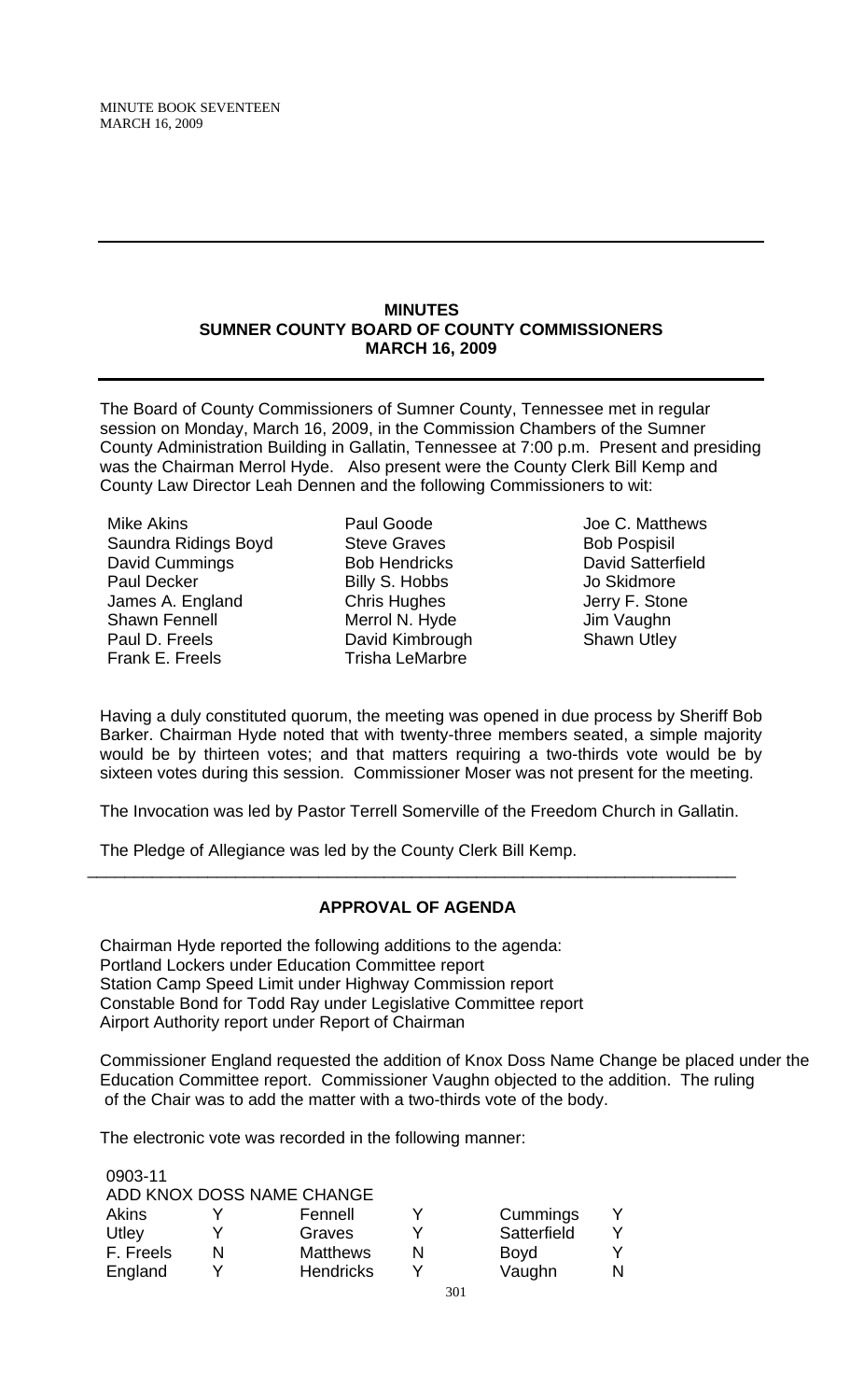MINUTE BOOK SEVENTEEN MARCH 16, 2009

| LeMarbre<br>Hughes<br>Skidmore<br><b>Hobbs</b> |         | <b>Decker</b><br>Kimbrough<br>P. Freels<br>Pospisil |        | Hyde<br>Goode<br><b>Stone</b> | N |
|------------------------------------------------|---------|-----------------------------------------------------|--------|-------------------------------|---|
| ADD                                            | Yes: 14 | No: 8                                               | Abs: 1 | 07:05 PM                      |   |

Chairman Hyde declared the matter did not receive the necessary two-thirds vote to add to the agenda.

 Commissioner Vaughn moved, seconded by Commissioner Goode, to adopt the agenda with the additions. The Commission approved the agenda as amended by unanimous voice vote of the body.

### **APPROVAL OF MINUTES**

\_\_\_\_\_\_\_\_\_\_\_\_\_\_\_\_\_\_\_\_\_\_\_\_\_\_\_\_\_\_\_\_\_\_\_\_\_\_\_\_\_\_\_\_\_\_\_\_\_\_\_\_\_\_\_\_\_\_\_\_\_\_\_\_\_\_\_\_\_

The minutes for the meeting of this body held on February 23, 2009, and March 5, 2009, and recorded in the office of the Clerk, Bill Kemp, were approved by voice vote after Commissioner Graves made the motion, seconded by Commissioner Akins. Commissioner Vaughn abstained from the vote on the March 5, 2009, minutes.

# **RECOGNITION OF THE PUBLIC**

Chairman Hyde opened the floor to allow the public to speak concerning any matter on the agenda.

 The following persons spoke in favor of Resolution 0903-10 regarding the speed limit on Lower Station Camp Road:

David Hardin of 1056 Pittman Drive in Gallatin Tim Morgan of 1057 Pittman Drive in Gallatin Bruce Day of 144 Fairways Drive in Hendersonville

The following Board of Education members spoke in favor of 0903-11 regarding an appropriation for Portland Middle School lockers:

Danny Hale of 761 Plantation Blvd in Gallatin Mike Fussell of 128 Island Drive in Hendersonville

With no one else wishing to speak, recognition of the public was closed.

# **REPORT OF THE CHAIR**

 $\overline{\phantom{a}}$  , and the contribution of the contribution of the contribution of the contribution of the contribution of  $\overline{\phantom{a}}$ 

Commissioner Vaughn introduced the following resolution into the record:

# **A RESOLUTION HONORING EMS (EMERGENCY MEDICAL SERVICES) EMPLOYEES**

 **WHEREAS,** a paralyzing ice storm struck Kentucky and within hours numerous persons from all over the area were dispatched to aid in the dangerous rescue efforts and the Sumner County EMS Strike Team composed of Sam Clark, Patrick Foster, L.J. Millington, Jason Montgomery, Vincent Riley, Tim Williams, Neal Wilson, and Dale Allen deployed to the area and worked diligently to assist; and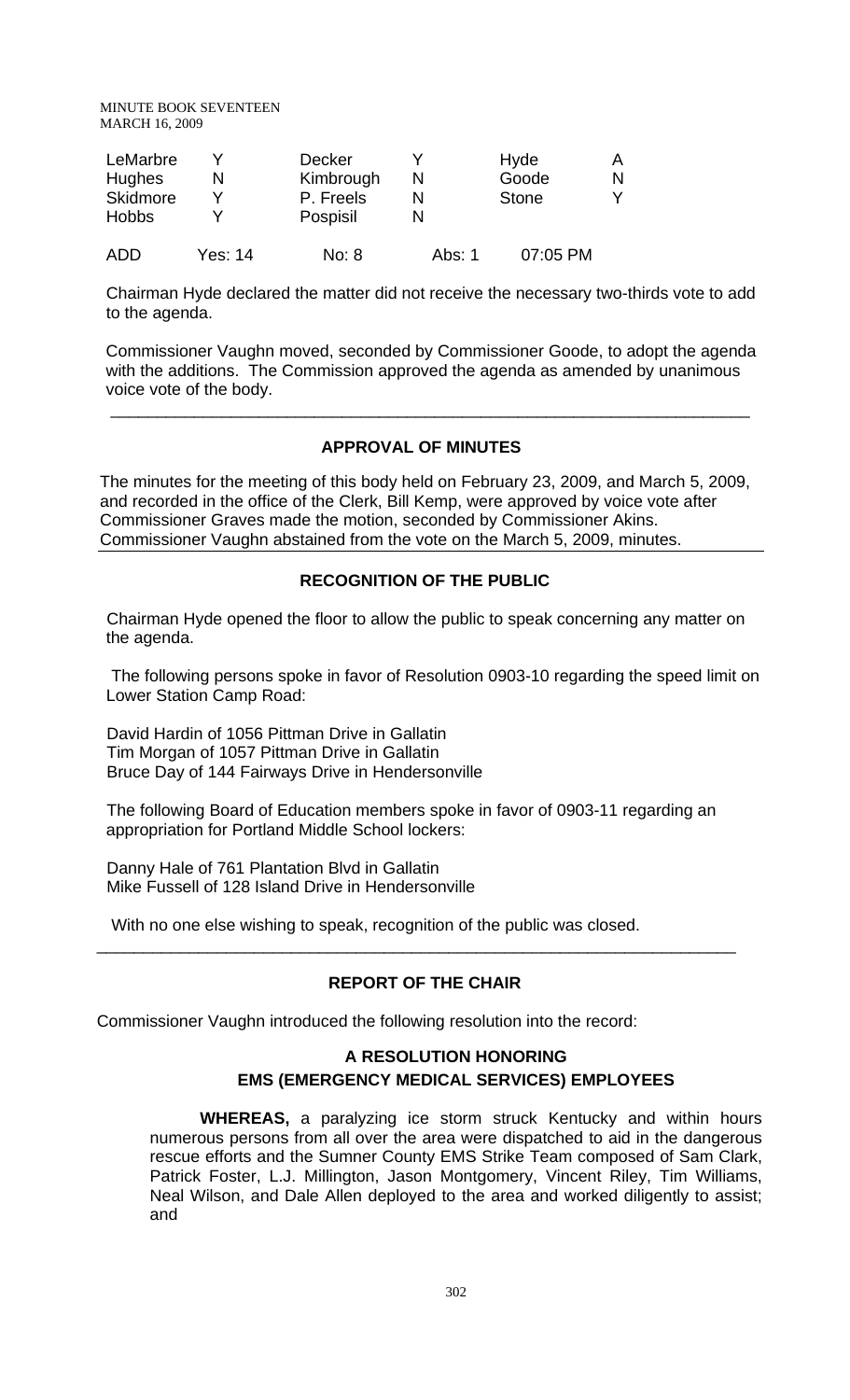**WHEREAS**, each person should be commended and recognized for his diligence and valuable service to the operations in Kentucky and in aiding those in need; and

**NOW, THEREFORE BE IT RESOLVED** by the Sumner County Board of County Commissioners meeting in regular session on this the 16th day of March, 2009, that this body hereby expresses its appreciation to these employees of Sumner County Emergency Medical Services for committing there time, and skill and so eagerly accepting assignments.

**BE IT FURTHER RESOLVED** that this resolution be spread on the minutes of this body so as to make it a permanent part of the records of this body and the Clerk is hereby directed to furnish a copy of this resolution to Sam Clark, Patrick Foster, L.J. Millington, Jason Montgomery, Vincent Riley, Tim Williams, Neal Wilson and Dale Allen.

Upon motion of Commissioner Vaughn, seconded by Commissioner Fennell, the Commission voted to approve the resolution upon voice vote of the body.

\_\_\_\_\_\_\_\_\_\_\_\_\_\_\_\_\_\_\_\_\_\_\_\_\_\_\_\_\_\_\_\_\_\_\_\_\_\_\_\_\_\_\_\_\_\_\_\_\_\_\_\_\_\_\_\_\_\_\_\_\_\_\_\_\_\_

\_\_\_\_\_\_\_\_\_\_\_\_\_\_\_\_\_\_\_\_\_\_\_\_\_\_\_\_\_\_\_\_\_\_\_\_\_\_\_\_\_\_\_\_\_\_\_\_\_\_\_\_\_\_\_\_\_\_\_\_\_\_\_\_

Commissioner Decker introduced the following resolution into the record:

### **A RESOLUTION HONORING ATHLETIC TRAINERS OF SUMNER COUNTY**

 **WHEREAS,** certified athletic trainers have a long history of providing quality health care for athletes and those engaged in physical activity based on specific tasks, knowledge and skills acquired through their nationally regulated educational processes; and

**WHEREAS,** certified athletic trainers provide prevention of injuries, recognition, evaluation and aggressive treatment, rehabilitation, health care administration, education and guidance; and

**WHEREAS,** the National Athletic Trainers' Association represents and supports 30,000 members of the athletic training profession employed in the settings as vendors Professional Sports, Colleges and Universities, High Schools, Clinics and Hospitals, Corporate and Industrial Settings, and the Military Branches; and

**WHEREAS,** certified athletic trainers have provided quality health care to student-athletes in Sumner County Schools for 20 years; and

 **WHEREAS,** the following outstanding individuals, Kim Bossaller, Beech High School; Andy Yarbrough, Gallatin High School; Paul Good, Hendersonville High School; Mark Creasey, Portland High School; Matt Trent, Station Camp High School; Verena Cuzzota, Westmoreland High School; Shaun Glasgow, White House High School; Johnnie Anderson, Hendersonville High School and Merrol Hyde Magnet School serve our athletes and diligently provide care to all our students; and

**WHEREAS,** these healthcare professionals work to provide quality health care for the 2000-plus interscholastic athletes and the countless recreational athletes of Sumner County.

**NOW, THEREFORE BE IT RESOLVED** by the Sumner County Board of County Commissioners meeting in regular session on this the 16<sup>th</sup> day of March, 2009, that this body does hereby proclaim the month of March as National Athletic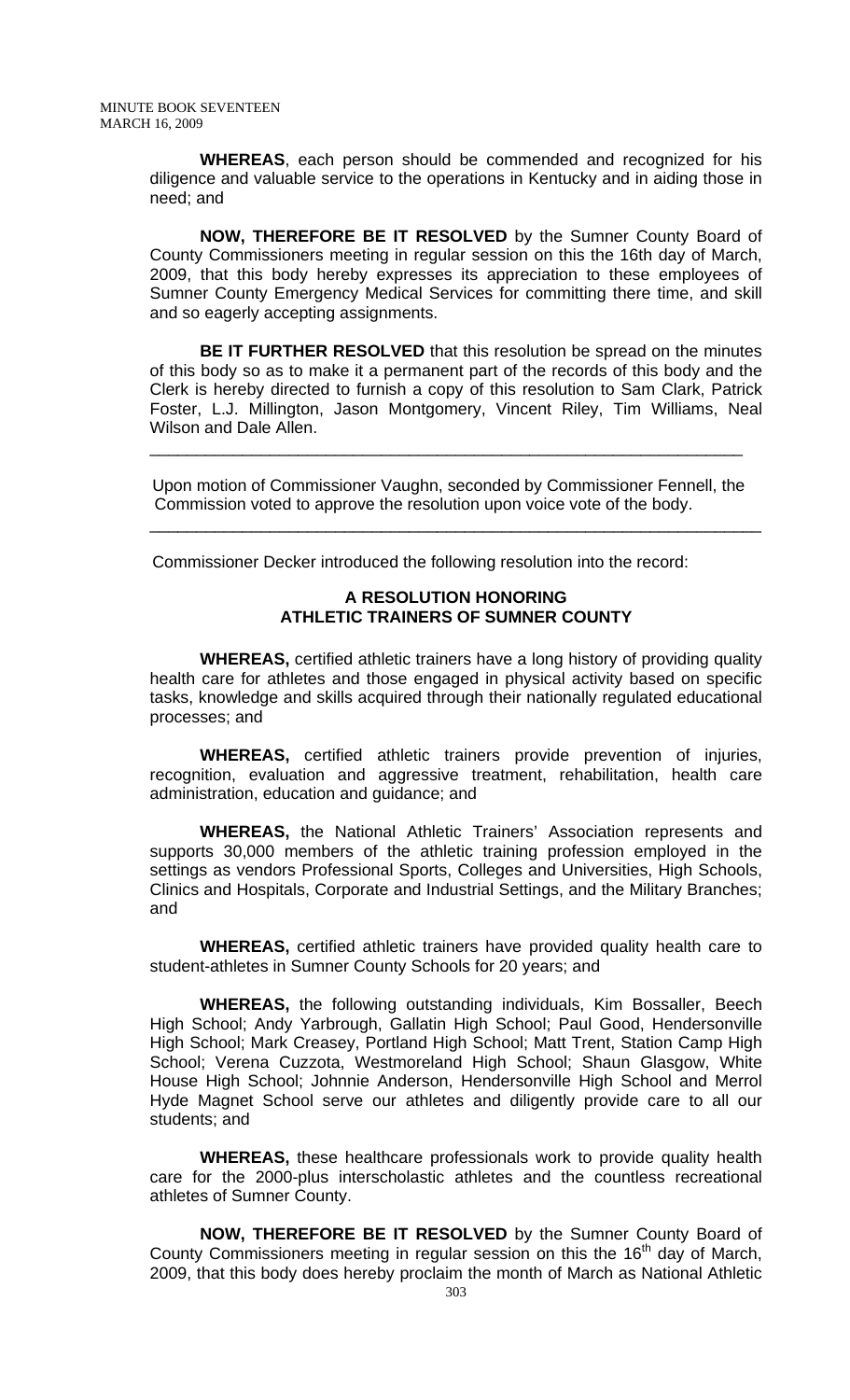Training Month and we urge all people of Sumner County to learn more about the importance and benefits of athletic training to athletes of all types; and

**BE IT FURTHER RESOLVED** that this resolution is to be spread on the minutes of this body and the Clerk is to furnish a copy of this resolution to Kim Bossaller, Andy Yarbrough, Paul Good, Mark Creasey, Matt Trent, Verena Cuzzota, Shaun Glasgow, and Johnnie Anderson.

 Upon motion of Commissioner Decker, seconded by Commissioner LeMarbre, the Commission voted to approve the resolution upon voice vote of the body.

\_\_\_\_\_\_\_\_\_\_\_\_\_\_\_\_\_\_\_\_\_\_\_\_\_\_\_\_\_\_\_\_\_\_\_\_\_\_\_\_\_\_\_\_\_\_\_\_\_\_\_\_\_\_\_\_\_\_\_\_\_\_\_\_\_\_

\_\_\_\_\_\_\_\_\_\_\_\_\_\_\_\_\_\_\_\_\_\_\_\_\_\_\_\_\_\_\_\_\_\_\_\_\_\_\_\_\_\_\_\_\_\_\_\_\_\_\_\_\_\_\_\_\_\_\_\_\_\_\_\_\_

The certificate honoring Stephen Williams and the White House High School cheerleaders and coach was deferred without objection by Chairman Hyde.

 $\frac{1}{\sqrt{2}}$  ,  $\frac{1}{\sqrt{2}}$  ,  $\frac{1}{\sqrt{2}}$  ,  $\frac{1}{\sqrt{2}}$  ,  $\frac{1}{\sqrt{2}}$  ,  $\frac{1}{\sqrt{2}}$  ,  $\frac{1}{\sqrt{2}}$  ,  $\frac{1}{\sqrt{2}}$  ,  $\frac{1}{\sqrt{2}}$  ,  $\frac{1}{\sqrt{2}}$  ,  $\frac{1}{\sqrt{2}}$  ,  $\frac{1}{\sqrt{2}}$  ,  $\frac{1}{\sqrt{2}}$  ,  $\frac{1}{\sqrt{2}}$  ,  $\frac{1}{\sqrt{2}}$ 

 Chairman Hyde stated that he was invited by the Sumner Regional Airport Authority Manager to visit the Airport and ask any questions regarding the operations.

# **REPORT FROM COUNTY OFFICIALS**

 $\overline{\phantom{a}}$  , and the contribution of the contribution of the contribution of the contribution of the contribution of the contribution of the contribution of the contribution of the contribution of the contribution of the

 By motion of Commissioner Graves, seconded by Commissioner Fennell, the commissioners approved unanimously the filing as received of the following reports: County Investments, County General Fund, County Debt Service Fund, County Highway Fund, County Capital Outlay Fund, School General Purpose Fund, School Federal Projects Fund, School Food Service Fund, Employee Health Insurance Trust Fund, Employee Dental Insurance Trust Fund, Casualty Insurance Trust Fund, County Trustee Funds, Special Reports: County Dental Insurance Claim Payments, County Health Insurance Claim Payments, County Property Tax Collections, County EMS Billing/Collections/Balances, County Sales Tax Collections, County Wheel Tax Collections, County Tax Rates/Property Values and County School Loan Program Rates. Approval of the filing of these records does not certify to the accuracy of the documents.

Chairman Hyde introduced the following resolution:

### **0903-NOT A RESOLUTION TO APPROVE AND ACCEPT APPLICATIONS FOR NOTARY PUBLIC POSITIONS AND PERSONAL SURETY GUARANTORS**

 **WHEREAS,** according to the law of the State of Tennessee, an individual must apply for the office of notary public in the county of residence, or of their principal place of business; and

 **WHEREAS**, state statute requires personal sureties making bonds for Notaries Publics to be approved by the Sumner County Commission; and

 **WHEREAS,** said applicant must be approved by the County Commission assembled; and

 **WHEREAS,** Bill Kemp, Sumner County Clerk, has certified according to the records of his office that the persons named on the attached listing labeled "SUMNER COUNTY NOTARY PUBLIC APPLICATIONS and SURETY GUARANTORS" have duly applied for the positions so sought; and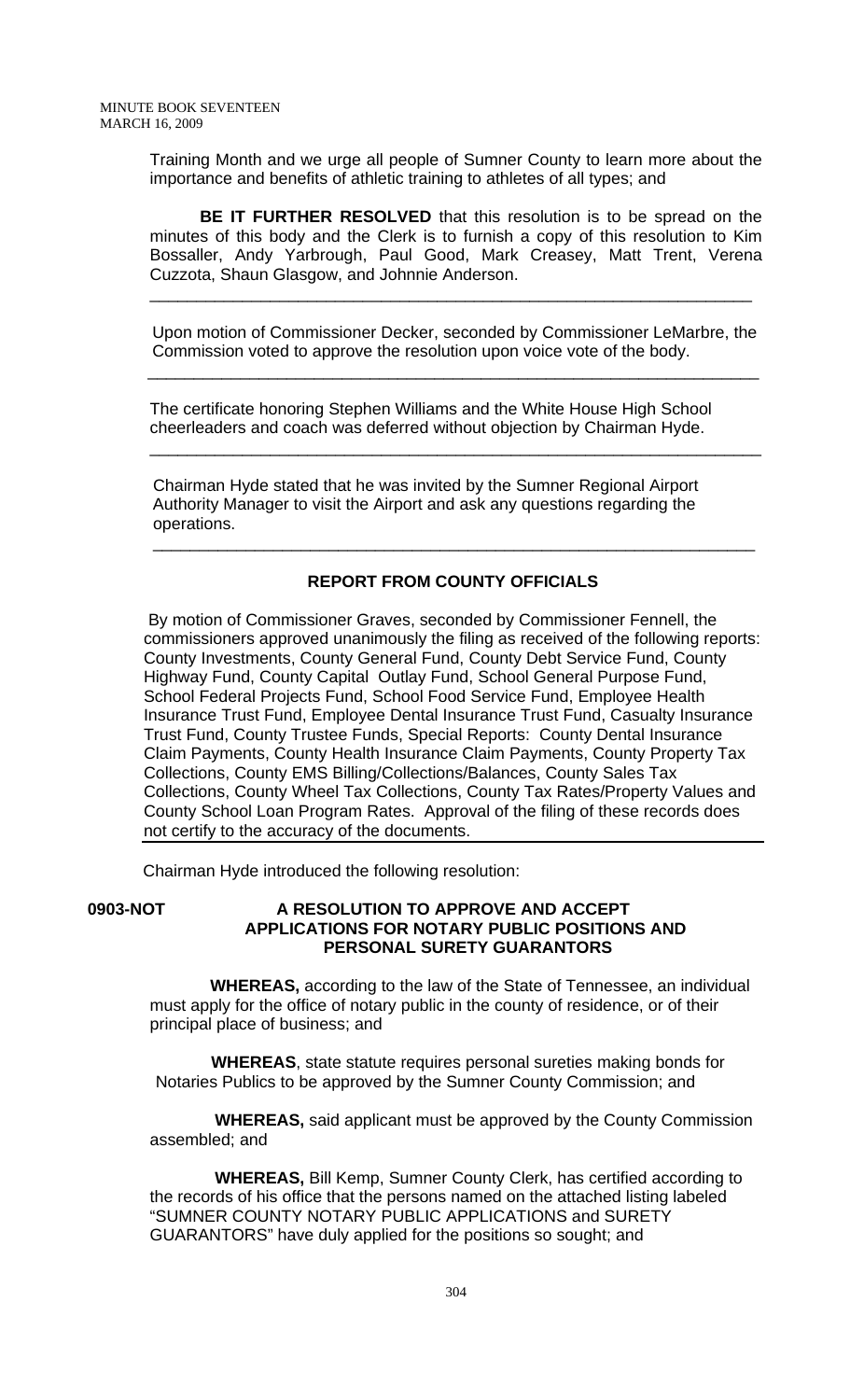#### **BE IT FURTHER RESOLVED THAT THIS TAKE EFFECT FROM AND AFTER PASSAGE.**

ALDRICH, JEANNE A ALKOKA, CONNIE MARIE BARRETT, ANGELA CHAPMAN BASS, DEBORAH F BRIGGS, BEVERLY L. CARR, DOROTHY L CONNER, REBECCA SUSZANNE CONYER, WALTER EUGENE DATTILO, SARA DRIVER, CAROLYN METCALF EDWARDS, MICHAEL WAYNE HARDIN, JENNIFER RENA HENRY, JEFFERY RAY HODGES, PENNIE LYNN HORTON, DEBORAH K. JOHNS, LINDA JOYCE KEITH, ANGELA JANE KELLEY, THOMAS C

 **–––––––––––––––––––––––––––––––––––––––––––––––––––––––––** LANIUS, KRISTE SHANNON LILLARD, JOYCE LINDSEY, TERESA ANN MASON, DANA P MOORE, LAURA ANN MOORE, MARY KATHERINE MURO, ROSE RICHARDSON, LAVINIA J SAMS, TANYA REGINA SANDERS, RODNEY ALAN SHEHANE, DARLENE SMITH, JANA IVETTE STUBBS, WALTER TRAMMEL, AMY DOREEN TURNER, ANDREW CORNELIUS WARD, BARBARA JANE WEBSTER, SANDRA K WHEELER, KIMBERLEY ANN WILSON, DEE ANNE

PERSONAL SURETY TOMPKINS, RICHARD A WHITLEY, LAWRENCE RAY BROWN, SALLIE WADE

Upon motion of Commissioner Satterfield, seconded by Commissioner Akins, voting was recorded in the following manner:

# APPROVE NOTARY APPLICATIONS

| Akins        |   | Fennell          |       | Cummings     |          |
|--------------|---|------------------|-------|--------------|----------|
| Utley        | Y | Graves           | Y     | Satterfield  |          |
| F. Freels    |   | <b>Matthews</b>  | Y     | <b>Boyd</b>  |          |
| England      | Y | <b>Hendricks</b> | Y     | Vaughn       |          |
| LeMarbre     | Y | <b>Decker</b>    | Y     | Hyde         |          |
| Hughes       |   | Kimbrough        | Y     | Goode        |          |
| Skidmore     | Y | P. Freels        | Y     | <b>Stone</b> | А        |
| <b>Hobbs</b> |   | Pospisil         | Y     |              |          |
| 0903-NOTARY  |   | <b>Yes: 22</b>   | No: 0 | Abs: 1       | 07:31 PM |

Chairman Hyde declared the election of Notaries Public by the body.

### **COMMITTEE ON COMMITTEES**

\_\_\_\_\_\_\_\_\_\_\_\_\_\_\_\_\_\_\_\_\_\_\_\_\_\_\_\_\_\_\_\_\_\_\_\_\_\_\_\_\_\_\_\_\_\_\_\_\_\_\_\_\_\_\_\_\_\_\_\_\_\_\_\_\_\_\_\_\_

Commissioner LeMarbre announced the appointments for next month:

- 1. Sumner County Resource Authority David Cummings
	- 2. Sheriff's Civil Service Board Terry Mimms

### **HIGHWAY COMMISSION**

\_\_\_\_\_\_\_\_\_\_\_\_\_\_\_\_\_\_\_\_\_\_\_\_\_\_\_\_\_\_\_\_\_\_\_\_\_\_\_\_\_\_\_\_\_\_\_\_\_\_\_\_\_\_\_\_\_\_\_\_\_\_\_\_\_\_\_\_\_\_\_\_\_\_\_

Commissioner Graves introduced the following resolution and moved for approval. Commissioner Fennell seconded the motion.

### **0903-10 A RESOLUTION LOWERING THE SPEED LIMIT ON LOWER STATION CAMP CREEK ROAD TO 10 MPH**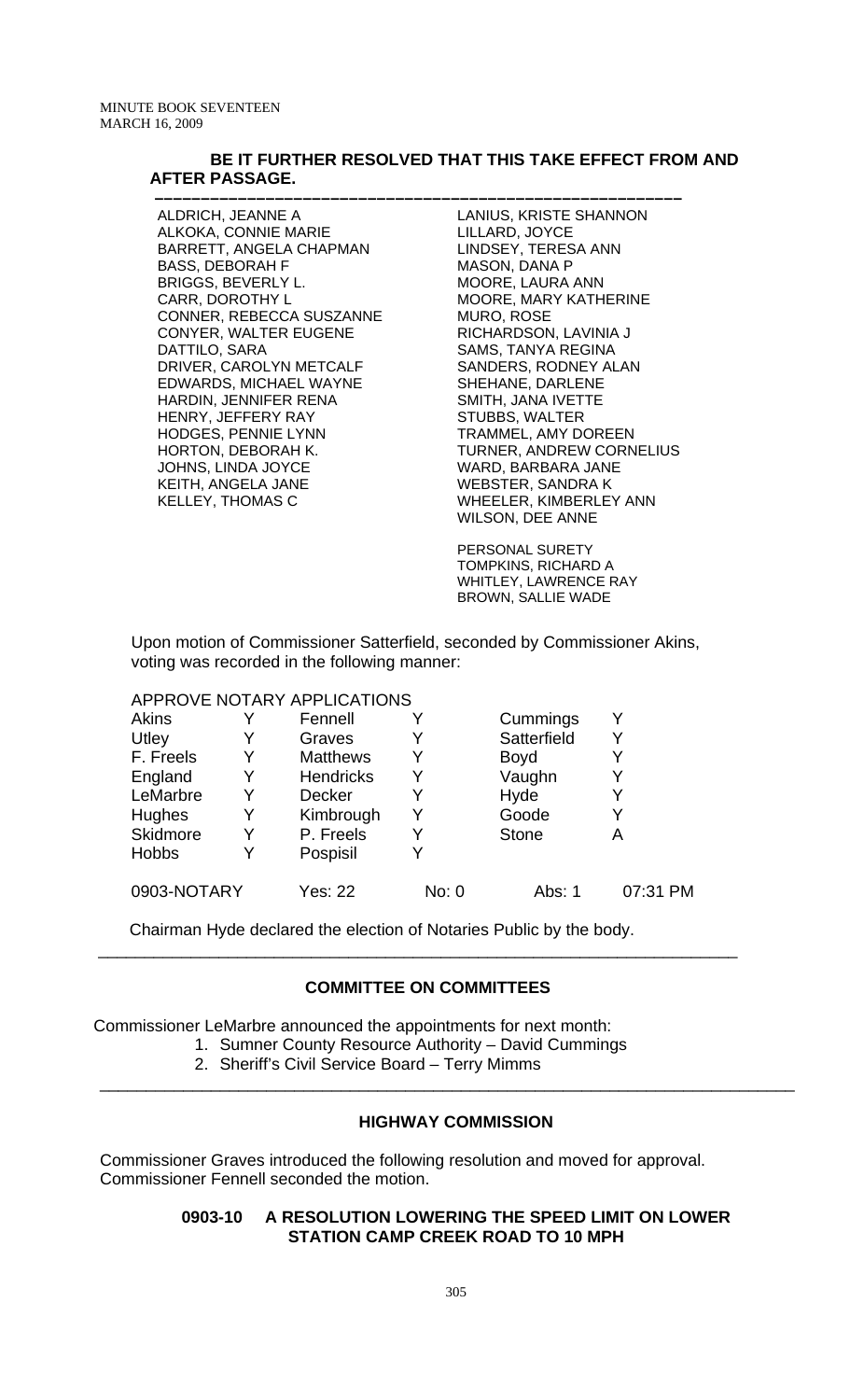**BE IT RESOLVED** by the Sumner County Board of County Commissioners meeting in regular session on this  $16<sup>th</sup>$  day of March, 2009, that this body approves the lowering of the speed limit on lower Station Camp Creek Road to 10 mph in order to promote a safer road for the public.

\_\_\_\_\_\_\_\_\_\_\_\_\_\_\_\_\_\_\_\_\_\_\_\_\_\_\_\_\_\_\_\_\_\_\_\_\_\_\_\_\_\_\_\_\_\_\_\_\_\_\_\_\_\_\_\_\_\_\_\_\_\_\_\_

The electronic vote was recorded in the following manner:

| <b>APPROVE 0903-10</b> |                  |        |              |   |
|------------------------|------------------|--------|--------------|---|
|                        | Fennell          | Y      | Cummings     |   |
|                        | Graves           |        | Satterfield  | Α |
| Y                      | <b>Matthews</b>  | Y      | <b>Boyd</b>  |   |
| Y                      | <b>Hendricks</b> | Y      | Vaughn       |   |
|                        | <b>Decker</b>    |        | Hyde         |   |
| N                      | Kimbrough        |        | Goode        |   |
| Y                      | P. Freels        |        | <b>Stone</b> |   |
|                        | Pospisil         |        |              |   |
| Yes: 21                | No: 1            | Abs: 1 | 07:38 PM     |   |
|                        |                  |        |              |   |

# **EDUCATION COMMITTEE**

Commissioner Decker introduced the following resolution and moved for approval. Commissioner Hendricks seconded the motion.

# **0903-11 A RESOLUTION APPROPRIATING \$42,667.73 TO THE BOARD OF EDUCATION FROM OCTOBER 2007 BOND PROCEEDS FOR LOCKERS FOR THE PORTLAND MIDDLE SCHOOL RENOVATION**

 **BE IT RESOLVED** by the Sumner County Board of County Commissioners meeting in regular session on this the  $16<sup>th</sup>$  day of March, 2009 that this body hereby appropriates \$42,667.73 to the Board of Education from October 2007 bond proceeds for lockers for the Portland Middle School renovation.

**\_\_\_\_\_\_\_\_\_\_\_\_\_\_\_\_\_\_\_\_\_\_\_\_\_\_\_\_\_\_\_\_\_\_\_\_\_\_\_\_\_\_\_\_\_\_\_\_\_\_\_\_\_\_\_\_\_\_\_\_\_\_\_\_\_\_**

Commissioner Hobbs moved, seconded by Commissioner Hendricks, to refer the matter to the Board of Education for it to be considered in total context of the renovation bid.

The electronic vote was recorded in the following manner:

### REFER PMS LOCKERS

| Akins          |   | Fennell          | N | Cummings     | N      |          |
|----------------|---|------------------|---|--------------|--------|----------|
| Utley          | N | Graves           | N | Satterfield  |        |          |
| F. Freels      | N | <b>Matthews</b>  | N | <b>Boyd</b>  |        |          |
| England        | Y | <b>Hendricks</b> | Y | Vaughn       | N      |          |
| LeMarbre       | N | <b>Decker</b>    | N | Hyde         | N      |          |
| Hughes         | N | Kimbrough        | Y | Goode        | N      |          |
| Skidmore       | Y | P. Freels        | Y | <b>Stone</b> |        |          |
| <b>Hobbs</b>   |   | Pospisil         |   |              |        |          |
| 0903-11.1REFER |   | Yes: 11          |   | No: 12       | Abs: 0 | 07:45 PM |

Chairman Hyde declared the motion to refer failed to pass.

The electronic vote on the main motion was recorded in the following manner:

APPROVE 0903-11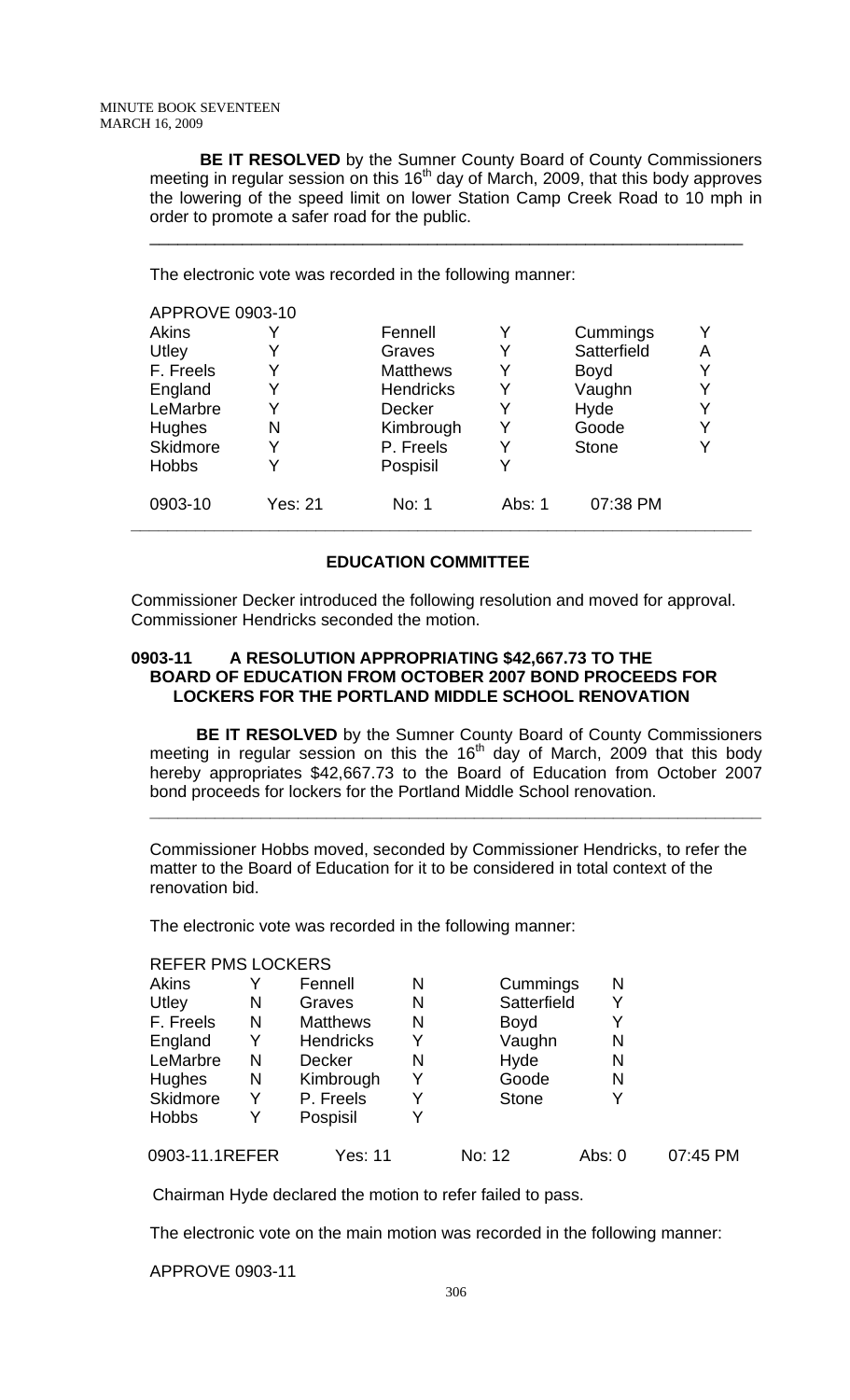| <b>Akins</b> |   | Fennell          |       | Cummings     |          |
|--------------|---|------------------|-------|--------------|----------|
| Utley        | Y | Graves           |       | Satterfield  | N        |
| F. Freels    | Y | <b>Matthews</b>  |       | <b>Boyd</b>  | N        |
| England      | N | <b>Hendricks</b> | N     | Vaughn       | Y        |
| LeMarbre     | Y | <b>Decker</b>    |       | Hyde         | Y        |
| Hughes       | Y | Kimbrough        | Y     | Goode        | Y        |
| P. Freels    | N | <b>Stone</b>     | N     | <b>Hobbs</b> | N        |
| Pospisil     | Y |                  |       |              |          |
| 0903-11      |   | Yes: 15          | No: 7 | Abs: 0       | 08:02 PM |

Chairman Hyde declared the resolution approved on the first reading.

**\_\_\_\_\_\_\_\_\_\_\_\_\_\_\_\_\_\_\_\_\_\_\_\_\_\_\_\_\_\_\_\_\_\_\_\_\_\_\_\_\_\_\_\_\_\_\_\_\_\_\_\_\_\_\_\_\_\_\_\_\_\_\_\_\_\_\_\_** 

# **GENERAL OPERATIONS COMMITTEE**

There was no report from the General Operations Committee.

# **EMERGENCY SERVICES COMMITTEE**

**\_\_\_\_\_\_\_\_\_\_\_\_\_\_\_\_\_\_\_\_\_\_\_\_\_\_\_\_\_\_\_\_\_\_\_\_\_\_\_\_\_\_\_\_\_\_\_\_\_\_\_\_\_\_\_\_\_\_\_\_\_\_\_\_\_\_\_\_\_** 

There was no report from the Emergency Services Committee.

# **PUBLIC WORKS COMMITTEE**

**\_\_\_\_\_\_\_\_\_\_\_\_\_\_\_\_\_\_\_\_\_\_\_\_\_\_\_\_\_\_\_\_\_\_\_\_\_\_\_\_\_\_\_\_\_\_\_\_\_\_\_\_\_\_\_\_\_\_\_\_\_\_\_\_\_\_\_\_\_** 

 Commissioner Goode stated that on February 26, 2009, public officials broke ground on a water project in northern Sumner County.

# **LEGISLATIVE COMMITTEE**

**\_\_\_\_\_\_\_\_\_\_\_\_\_\_\_\_\_\_\_\_\_\_\_\_\_\_\_\_\_\_\_\_\_\_\_\_\_\_\_\_\_\_\_\_\_\_\_\_\_\_\_\_\_\_\_\_\_\_\_\_\_\_\_\_\_\_\_\_\_** 

Commissioner Pospisil introduced the following resolution and moved for approval. Commissioner Vaughn seconded the motion.

### **0903-01 A RESOLUTION ACCEPTING THE REVIEW OF THE JUDICIAL MAGISTRATE PROGRAM**

**WHEREAS,** the 2008 annual review of the Sumner County Judicial Magistrate program was held on March 16, 2009, before this body.

 **NOW, THEREFORE, BE IT RESOLVED** by the Sumner County Board of County Commissioners meeting in regular session on this the  $16<sup>th</sup>$  day of March, 2009 that this body does hereby accept the review of the Judicial Magistrate program for the 2008 calendar year.

\_\_\_\_\_\_\_\_\_\_\_\_\_\_\_\_\_\_\_\_\_\_\_\_\_\_\_\_\_\_\_\_\_\_\_\_\_\_\_\_\_\_\_\_\_\_\_\_\_\_\_\_\_\_\_\_\_\_\_\_\_\_\_\_

Chairman Hyde recognized Todd Draper who presented a report on the Judicial Magistrate Program.

The electronic vote was recorded in the following manner:

### APPROVE 0903-01

| <b>Akins</b>  | Fennell          |   | Cummings    |  |
|---------------|------------------|---|-------------|--|
| Utley         | Graves           |   | Satterfield |  |
| F. Freels     | <b>Matthews</b>  | ∨ | <b>Boyd</b> |  |
| England       | <b>Hendricks</b> |   | Vaughn      |  |
| LeMarbre      | <b>Decker</b>    |   | Hyde        |  |
| <b>Hughes</b> | Kimbrough        |   | Goode       |  |
|               |                  |   |             |  |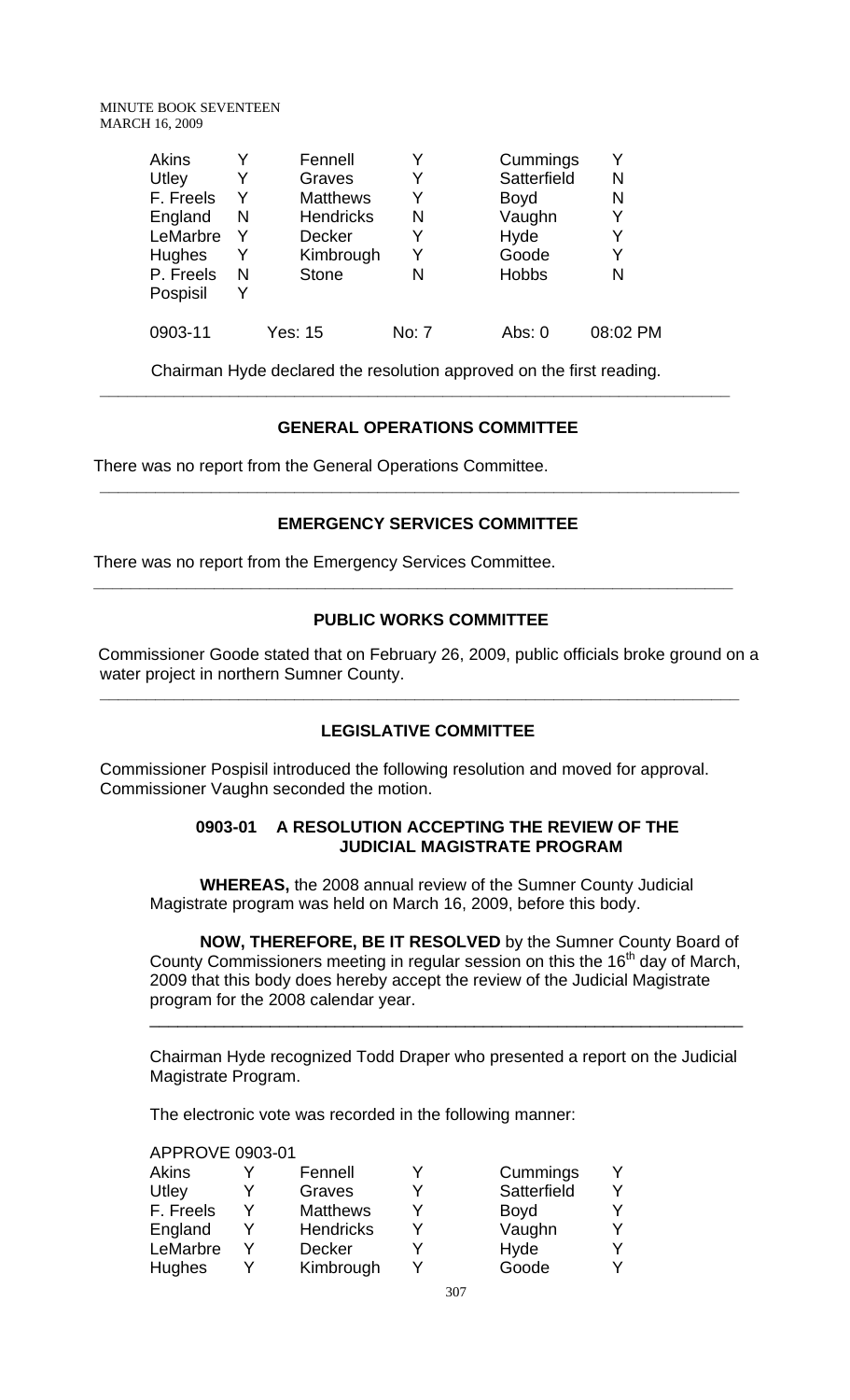| Skidmore<br>Hobbs | P. Freels<br>Pospisil |       | Stone  |          |
|-------------------|-----------------------|-------|--------|----------|
| 0903-01           | Yes: 23               | No: 0 | Abs: 0 | 08:09 PM |

Chairman Hyde declared resolution 0903-01 approved by the body.

Commissioner Pospisil introduced the following resolution and moved for approval. Commissioner Vaughn seconded the motion.

**\_\_\_\_\_\_\_\_\_\_\_\_\_\_\_\_\_\_\_\_\_\_\_\_\_\_\_\_\_\_\_\_\_\_\_\_\_\_\_\_\_\_\_\_\_\_\_\_\_\_\_\_\_\_\_\_\_\_\_\_\_\_\_\_\_\_\_** 

### **0903-12 A RESOLUTION APPROVING THE BOND OF A SUMNER COUNTY OFFICIAL**

 **BE IT RESOLVED** by the Sumner County Board of County Commissioners meeting in regular session on this the 16<sup>th</sup> day of March, 2009, that this body hereby approves the bond of the Sumner County Official listed below:

\_\_\_\_\_\_\_\_\_\_\_\_\_\_\_\_\_\_\_\_\_\_\_\_\_\_\_\_\_\_\_\_\_\_\_\_\_\_\_\_\_\_\_\_\_\_\_\_\_\_\_\_\_\_\_\_\_\_\_\_\_\_\_\_

Constable- Todd Ray for \$8,000.00

The electronic vote was recorded in the following manner:

|   | Fennell          |                | Cummings     | Y        |
|---|------------------|----------------|--------------|----------|
|   | Graves           |                | Satterfield  | Y        |
| Y | <b>Matthews</b>  |                | <b>Boyd</b>  | Y        |
| Y | <b>Hendricks</b> | Y              | Vaughn       | Y        |
| Y | <b>Decker</b>    |                | Hyde         | Y        |
| Y | Kimbrough        | Y              | Goode        | Y        |
| Y | P. Freels        |                | <b>Stone</b> | Y        |
|   | Pospisil         |                |              |          |
|   |                  | No: 0          | Abs: $0$     | 08:07 PM |
|   |                  | <b>Yes: 23</b> |              |          |

Chairman Hyde declared passage of the resolution by the body.

# **BUDGET COMMITTEE**

 $\frac{1}{\sqrt{2}}$  ,  $\frac{1}{\sqrt{2}}$  ,  $\frac{1}{\sqrt{2}}$  ,  $\frac{1}{\sqrt{2}}$  ,  $\frac{1}{\sqrt{2}}$  ,  $\frac{1}{\sqrt{2}}$  ,  $\frac{1}{\sqrt{2}}$  ,  $\frac{1}{\sqrt{2}}$  ,  $\frac{1}{\sqrt{2}}$  ,  $\frac{1}{\sqrt{2}}$  ,  $\frac{1}{\sqrt{2}}$  ,  $\frac{1}{\sqrt{2}}$  ,  $\frac{1}{\sqrt{2}}$  ,  $\frac{1}{\sqrt{2}}$  ,  $\frac{1}{\sqrt{2}}$ 

 Commissioner Graves introduced the following resolution and moved for approval. Commissioner Fennell seconded the motion.

# **0903-02 A RESOLUTION APPROPRIATING \$3,650.00 AS PASS- THRU FUNDS TO VARIOUS LINES OF THE EMA BUDGET**

**BE IT RESOLVED** by the Sumner County Board of County Commissioners meeting in regular session on this the 16<sup>th</sup> day of March, 2009 that this body hereby appropriates \$3,650.00 as pass-thru funds to various EMA budget lines as set forth below:

- \$2,000.00 from County General received from Helicopter Crash Search Reimbursement to Fuel Line;
- \$1,650.00 from County General received from a rebate check to Capital Outlay Line

\_\_\_\_\_\_\_\_\_\_\_\_\_\_\_\_\_\_\_\_\_\_\_\_\_\_\_\_\_\_\_\_\_\_\_\_\_\_\_\_\_\_\_\_\_\_\_\_\_\_\_\_\_\_\_\_\_\_\_\_\_\_\_\_

The electronic vote was recorded in the following manner: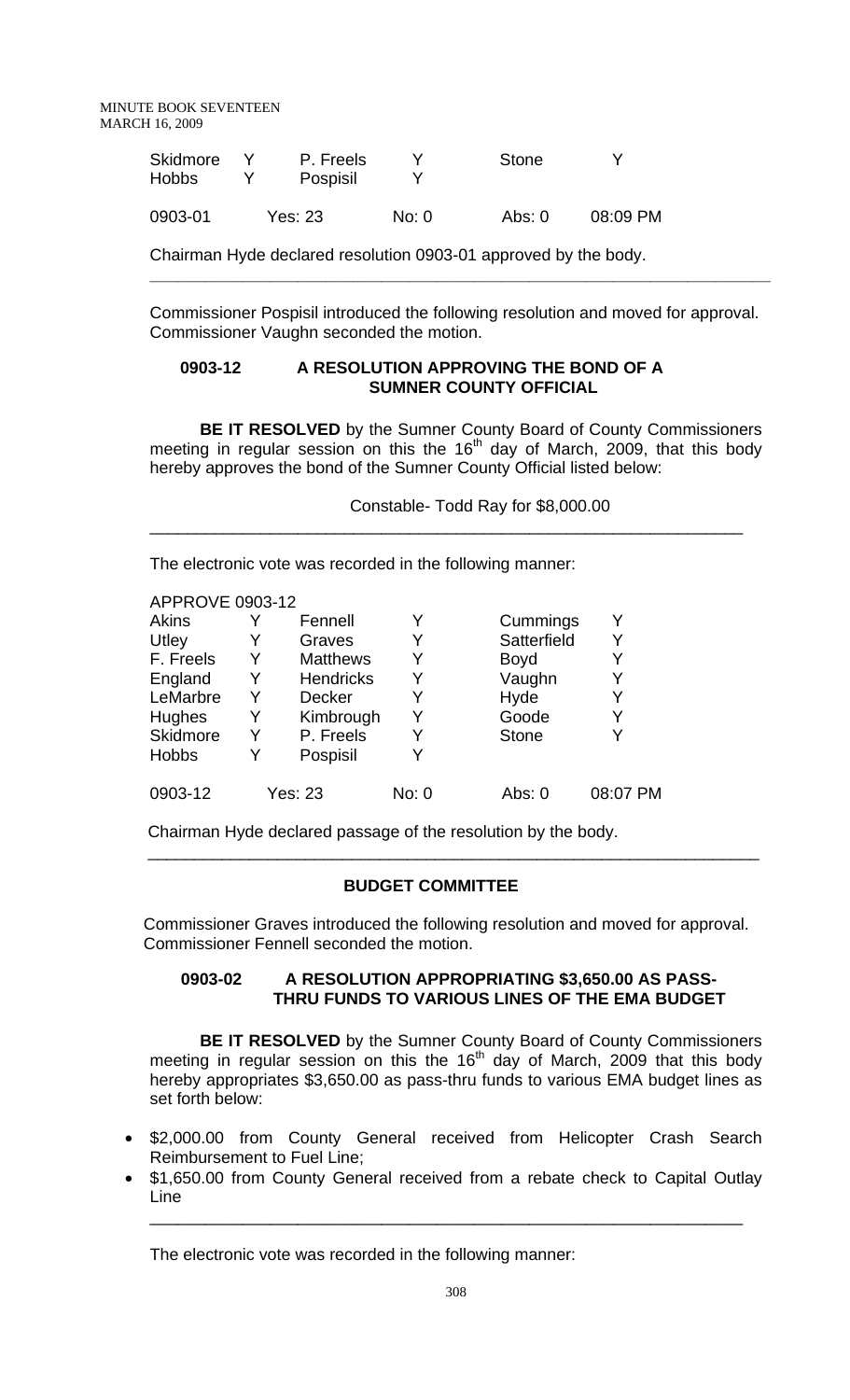### APPROVE 0903-02

| <b>Akins</b>    |   | Fennell          |       | Cummings     | Υ        |
|-----------------|---|------------------|-------|--------------|----------|
| Utley           | Y | Graves           |       | Satterfield  | Y        |
| F. Freels       | Y | <b>Matthews</b>  | Y     | <b>Boyd</b>  | Y        |
| England         | Y | <b>Hendricks</b> | Y     | Vaughn       | Y        |
| LeMarbre        | Y | <b>Decker</b>    |       | Hyde         | Y        |
| <b>Hughes</b>   | Y | Kimbrough        | Y     | Goode        | Y        |
| <b>Skidmore</b> | Y | P. Freels        |       | <b>Stone</b> | Y        |
| <b>Hobbs</b>    | Y | Pospisil         |       |              |          |
| 0903-02         |   | <b>Yes: 23</b>   | No: 0 | Abs: 0       | 08:09 PM |

Chairman Hyde declared passage of the resolution by the body.

# **CONSENT AGENDA**

Commissioner Pospisil introduced the following resolution and moved for approval. Commissioner Vaughn seconded the motion. Chairman Hyde noted that Resolution 0903-05 had been pulled from the Consent Agenda.

\_\_\_\_\_\_\_\_\_\_\_\_\_\_\_\_\_\_\_\_\_\_\_\_\_\_\_\_\_\_\_\_\_\_\_\_\_\_\_\_\_\_\_\_\_\_\_\_\_\_\_\_\_\_\_\_\_\_\_\_\_\_\_\_\_

### **0903-03 A RESOLUTION ACCEPTING THE BOND OF THE COUNTY EXECUTIVE FOR SUMNER COUNTY, TENNESSEE**

**BE IT RESOLVED** by the Sumner County Board of County Commissioners meeting in regular session on this the 16<sup>th</sup> day of March, 2009, that this body hereby accepts the \$50,000.00 bond for the County Executive, Anthony Holt.

\_\_\_\_\_\_\_\_\_\_\_\_\_\_\_\_\_\_\_\_\_\_\_\_\_\_\_\_\_\_\_\_\_\_\_\_\_\_\_\_\_\_\_\_\_\_\_\_\_\_\_\_\_\_\_\_\_\_\_\_\_\_\_\_

### **0903-04 A RESOLUTION ACCEPTING THE BOND OF THE FINANCE DIRECTOR FOR SUMNER COUNTY, TENNESSEE**

**BE IT RESOLVED** by the Sumner County Board of County Commissioners meeting in regular session on this the  $16<sup>th</sup>$  day of March, 2009, that this body hereby accepts the \$50,000.00 bond for the Finance Director, David Lawing.

### **0903-06 A RESOLUTION APPROPRIATING \$37,500.00 FROM THE HENDERSONVILLE LIBRARY CONTRIBUTIONS TO THE HENDERSONVILLE LIBRARY OTHER COSTS**

\_\_\_\_\_\_\_\_\_\_\_\_\_\_\_\_\_\_\_\_\_\_\_\_\_\_\_\_\_\_\_\_\_\_\_\_\_\_\_\_\_\_\_\_\_\_\_\_\_\_\_\_\_\_\_\_\_\_\_\_\_\_\_\_

 **BE IT RESOLVED** by the Sumner County Board of County Commissioners meeting

in regular session on this the 16<sup>th</sup> day of March, 2009, that this body hereby appropriates \$37,500.00 from the Hendersonville Library Contribution Fund to the Hendersonville Library Other Costs.

\_\_\_\_\_\_\_\_\_\_\_\_\_\_\_\_\_\_\_\_\_\_\_\_\_\_\_\_\_\_\_\_\_\_\_\_\_\_\_\_\_\_\_\_\_\_\_\_\_\_\_\_\_\_\_\_\_\_\_\_\_\_\_\_

### **0903-07 A RESOLUTION ACCEPTING THE ANNUAL CONTRACT WITH U.S. ARMY CORP OF ENGINEERS FOR SECURITY CHECKS BY THE SHERIFF'S OFFICE**

 **BE IT RESOLVED** by the Sumner County Board of County Commissioners meeting in regular session on this the  $16<sup>th</sup>$  day of March, 2009, that this body does hereby accept the annual contract between the Sumner County Sheriff's Office and the U.S. Army Corp of Engineers for security checks in the amount of \$13,600.40.

\_\_\_\_\_\_\_\_\_\_\_\_\_\_\_\_\_\_\_\_\_\_\_\_\_\_\_\_\_\_\_\_\_\_\_\_\_\_\_\_\_\_\_\_\_\_\_\_\_\_\_\_\_\_\_\_\_\_\_\_\_\_\_\_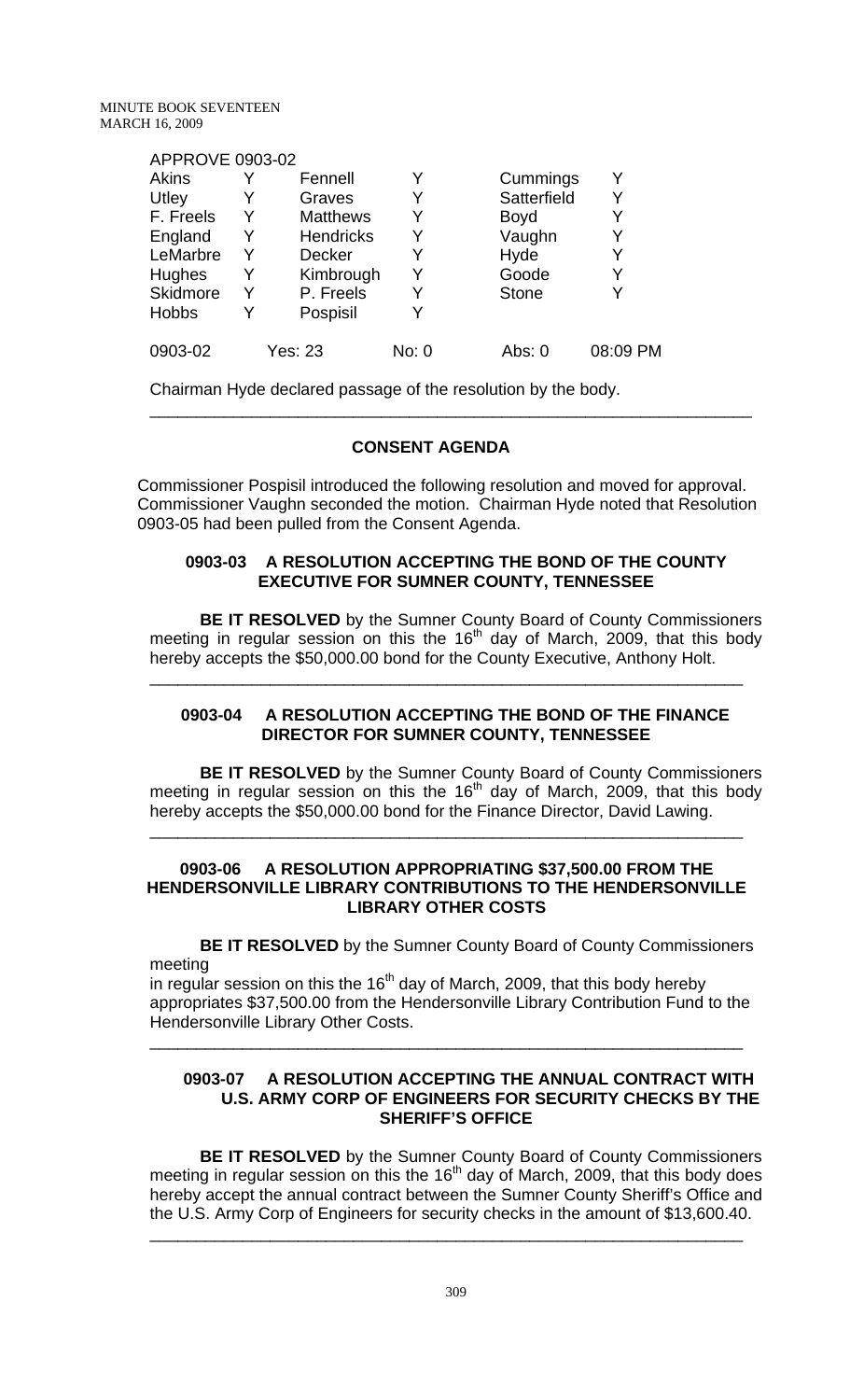#### **0903-08 A RESOLUTION DECLARING VARIOUS ITEMS FROM THE SHERIFF'S OFFICE AS SURPLUS AND AUTHORIZING DISPOSAL OR SALE OF SAME PURSUANT TO EXISITING POLICIES AND PROCEDURES**

**BE IT RESOLVED** by the Sumner County Board of County Commissioners meeting in regular session on this the 16th day of March, 2009 that this body does hereby declare the items listed below as surplus:

KSC-24 Kenwood Rapid Charger Dog Tag Scanner s/n 004987 KSC-8A Kenwood Compact Charger Pyramid God Series Power Supply CB Receiver s/n 23000213 Uniden Radio Charger s/n 45003269 Model R56212 Rechargeable Battery 2 KNB-12A Kenwood Batteries TK350 Kenwood Radio s/n 70801544 KNB-11A Kenwood Battery SAM530VPC Verizon Vehicle Charger SCC-L308-A Dell Computer HP 610 Digital Copier s/n MY447G115Y Brother Intellifax s/n U60302A4K264136 1 KSC-25 & 1 W08-1023 Kenwood Rapid Chargers W08-0523 Kenwood AC Adapter s/n 892A34479721

**BE IT FURTHER RESOLVED,** that the disposal or sale of the same is authorized pursuant to existing policies and procedures.

\_\_\_\_\_\_\_\_\_\_\_\_\_\_\_\_\_\_\_\_\_\_\_\_\_\_\_\_\_\_\_\_\_\_\_\_\_\_\_\_\_\_\_\_\_\_\_\_\_\_\_\_\_\_\_\_\_\_\_\_\_\_\_\_

# **0903-09 A RESOLUTION DECLARING VARIOUS ITEMS AS SURPLUS AND AUTHORIZING DISPOSAL OF SAME PURSUANT TO EXISITING POLICIES AND PROCEDURES**

 **BE IT RESOLVED** by the Sumner County Board of County Commissioners meeting in regular session on this the  $16<sup>th</sup>$  day of March, 2009 that this body does hereby declare the items as surplus as shown on the attachments; and

**BE IT FURTHER RESOLVED,** that the disposal of the same is authorized pursuant to existing policies and procedures.

\_\_\_\_\_\_\_\_\_\_\_\_\_\_\_\_\_\_\_\_\_\_\_\_\_\_\_\_\_\_\_\_\_\_\_\_\_\_\_\_\_\_\_\_\_\_\_\_\_\_\_\_\_\_\_\_\_\_\_\_\_\_\_\_

# **PROPERTY TAX REFUNDS**

The following property tax refunds were included on the Consent Agenda:

Ruth Lillian Carter-- \$1,085.07 CASA Vieja Mexican Grill-- \$292.11 David W. Coleman etux Cherri--\$273.60 Maples Homeowners Association Inc.-- \$1,953.16 Derrick Ray etux Debbie, \$842.46 Matt Tyler etux Kimberly, 1,045.38

The electronic vote was recorded in the following manner:

|                 |   | AFFRUVE CUNSENT AGENDA |   |              |  |
|-----------------|---|------------------------|---|--------------|--|
| <b>Akins</b>    |   | Fennell                |   | Cummings     |  |
| Utley           |   | Graves                 |   | Satterfield  |  |
| F. Freels       | Y | <b>Matthews</b>        | Y | Boyd         |  |
| England         |   | <b>Hendricks</b>       |   | Vaughn       |  |
| LeMarbre        | Y | <b>Decker</b>          |   | Hyde         |  |
| <b>Hughes</b>   | Y | Kimbrough              | v | Goode        |  |
| <b>Skidmore</b> |   | P. Freels              |   | <b>Stone</b> |  |
| <b>Hobbs</b>    |   | Pospisil               |   |              |  |
|                 |   |                        |   |              |  |

### APPROVE CONSENT AGENDA